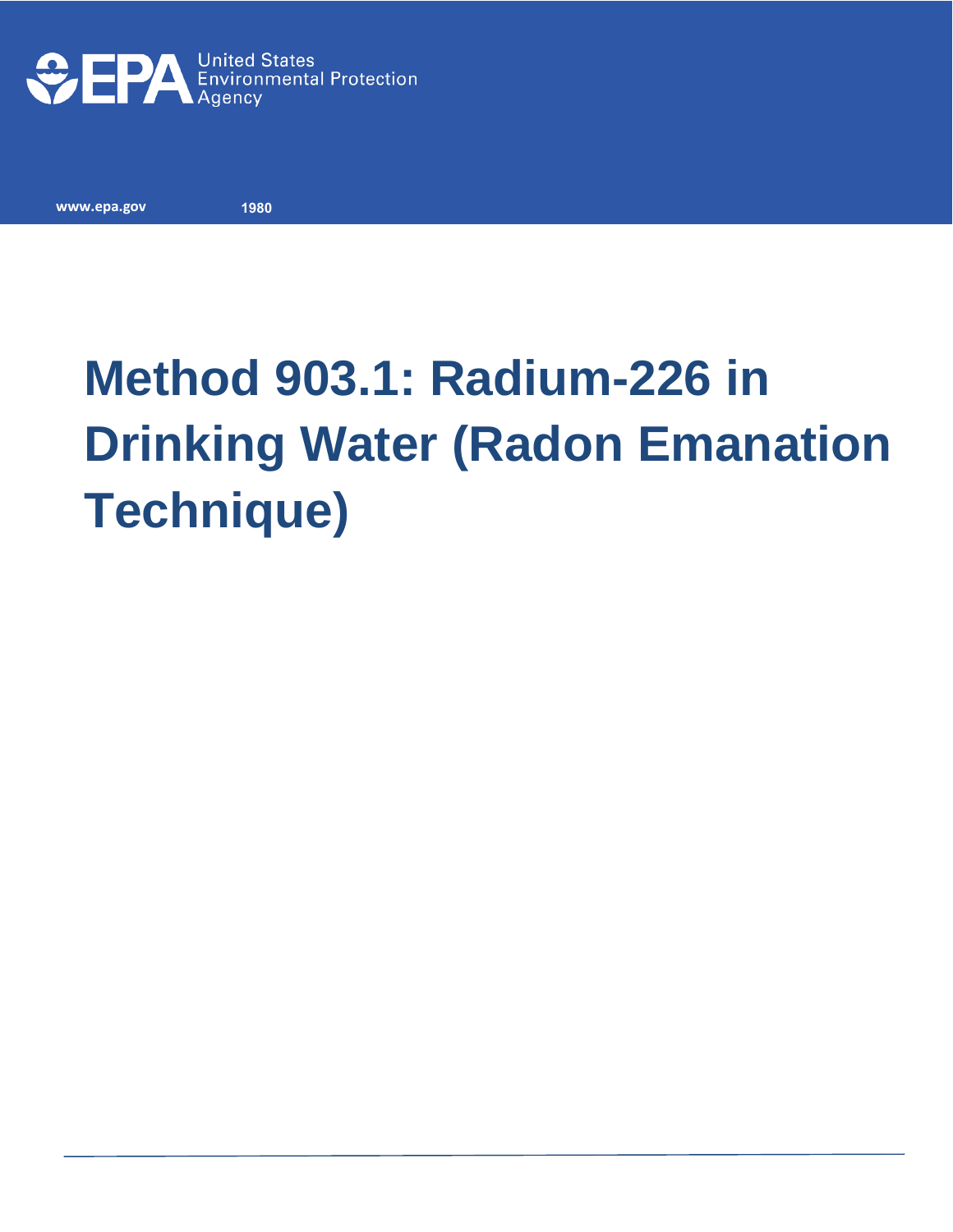## **SECTION 7 RADIUM-226 IN DRINKING WATER RADON EMANATION TECHNIQUE METHOD 903.1**

### **1.0 Scope and Application**

- **1.1** This method covers the measurement of radium-226 in a drinking water sample and would be employed after the gross alpha or the gross radium alpha screening technique had indicated possible non-compliance with the alpha radioactivity limits set forth in the Safe Drinking Water Act, PL 93-523. 40 FR 34324.
- **1.2** This method is specific for radium-226, and is based on the emanation and scintillation counting of radon-222, a daughter product of radium-226.
- 1.3 The detection limit for this method assures measuring radium-226 concentrations as low as  $0.1$  pCi/L.

#### 2.0 **2.0 Summary of Method**

- $2.1$ The radium-226 in the drinking water sample is concentrated and separated by coprecipitation on barium sulfate. The precipitate is dissolved in EDTA reagent, placed in a sealed bubbler and stored for ingrowth of radon-222. After ingrowth, the gas is purged into a scintillation cell. When the short-lived radon-222 daughters are in equilibrium with the parent (4h), the scintillation cell is counted for alpha activity.
- **2.2** The absolute measurement of radium-226 is effected by calibrating the scintillation cell system with a standard solution of this nuclide.
- 3.0 **Sample Handling and Preservation** (see Sec. 3, Method 900.0).
- **4.0 Interferences**
- **4.1** There are no radioactive interferences in this method.
- $5.0$ **5.0 Apparatus - See Appendix D for details and specifications.**
- $5.1$ **Scintillation cell system.** (Figure 1.)
- **5.2** Radon emanation apparatus:
	- a) Radon bubbler (Figure 2.)
	- b) Scintillation cell (Figure 3.)
- 5.3 **5.3** Electric hot plate
- **5.4** Analytical balance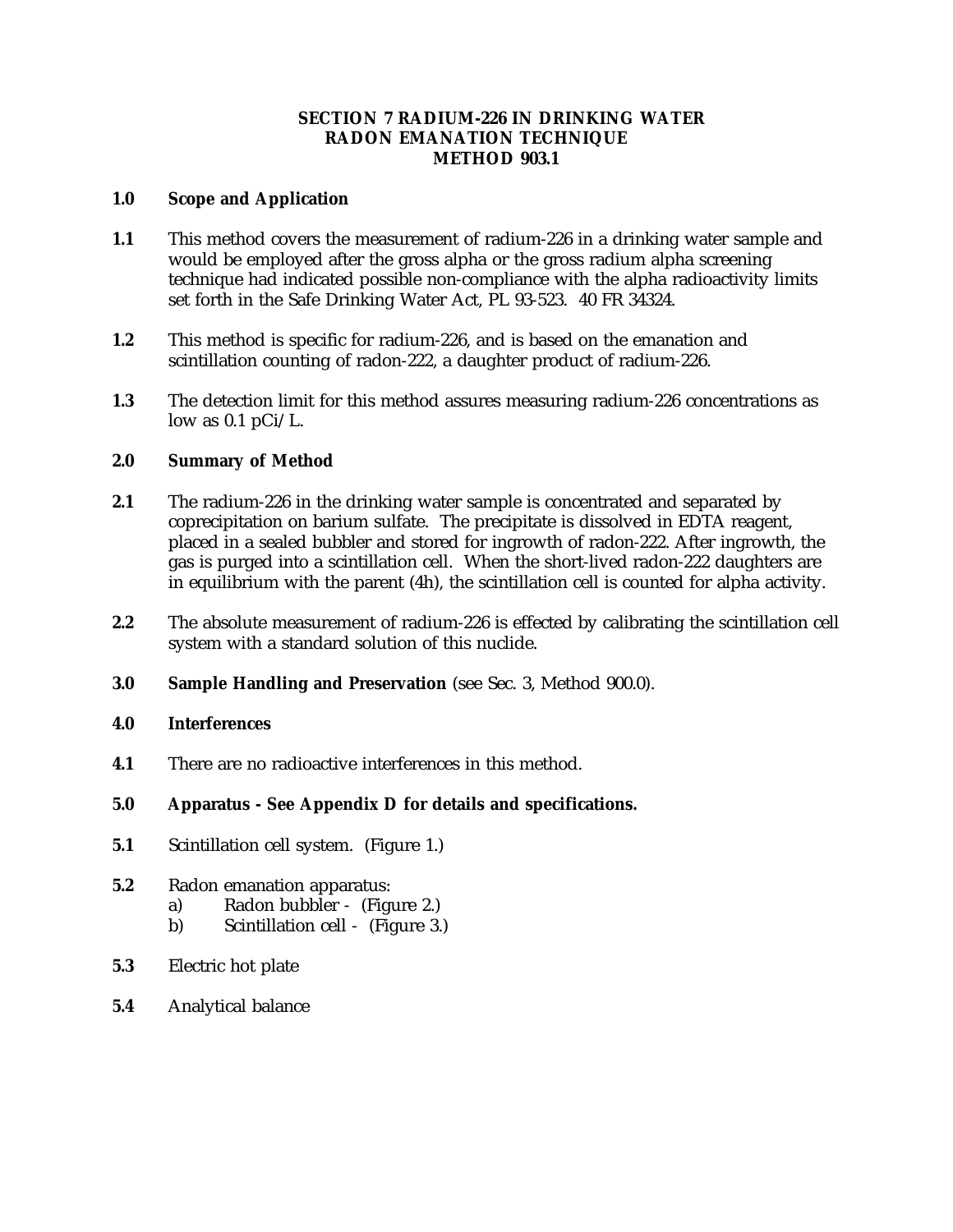

Figure 1. Randon Emanation apparatus with scintillation cell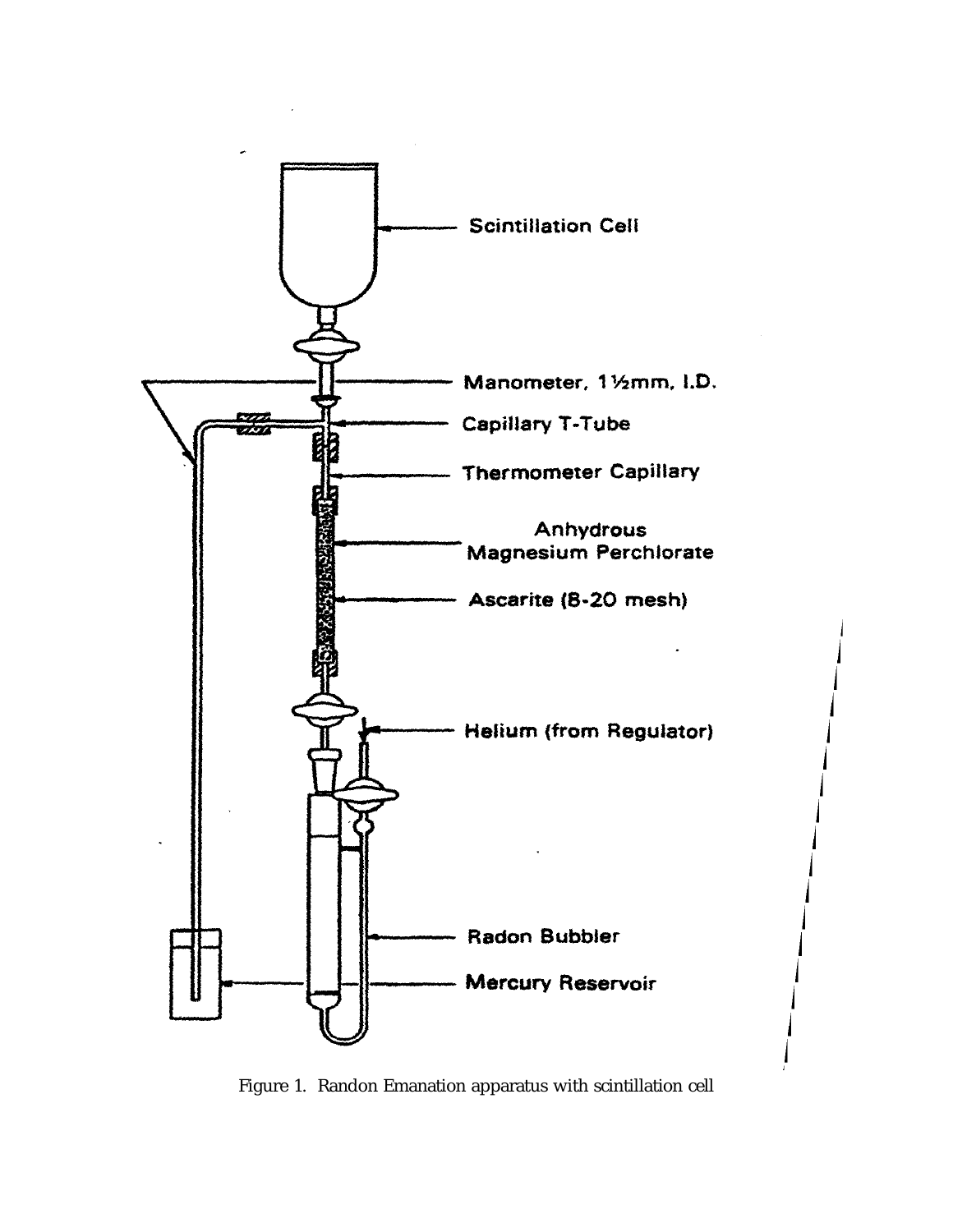- **5.5** Centrifuge
- **5.6** Glassware
- **6.0 Reagents**
- **6.1** Distilled or deionized water.
- **6.2** Ammonium hydroxide, 15N: NH<sub>4</sub>OH (conc.), sp. gr. 0.90. 56.6%.
- **6.3** Ascarite, drying reagent: 8-20 mesh.
- **6.4** Barium carrier, 16 mg/mL, standardized: (see Sec. 6, Method 903.0).
- **6.5** EDTA reagent, basic, (0.25M): Dissolve 20g NaOH in 750 mL water, heat and slowly add 93g disodium ethylenedinitriloacetate dihydrate,  $(Na<sub>9</sub>C<sub>10</sub>H<sub>14</sub>O<sub>9</sub>N<sub>9</sub>·2H<sub>9</sub>O)$  while stirring. After the salt is in solution, filter through coarse filter paper and dilute to 1 liter.
- **6.6** Helium, gas.
- **6.7** Hydrochloric acid, 12N: HCl (conc.), sp. Gr. 1.19, 37.2%
- **6.8** Magnesium perchlorate,  $Mg(C10<sub>4</sub>)$ : reagent grade
- **6.9** Sodium hydroxide, 10N: Dissolve 40g NaOH in 50 mL water and dilute to 100 mL.
- **6.10** Standard radium-226 tracer solution: preferably purchased from National Bureau of Standards, Special Publication 260, 1978, SRM 4960. Prepare stock dilution equivalent to 50 pCi radium-226 per mL.
- **6.11** Sulfuric acid, 18N: Carefully mix 1 volume  $36N H<sub>2</sub>SO<sub>4</sub>$  (conc.) With 1 volume of water.
- **6.12** Sulfuric acid, 0.1N: Mix 1 volume  $18N H<sub>2</sub>SO<sub>4</sub>$  with 179 volumes of water.

#### **7.0 Calibrations**

- **7.1** The calibration constant of each scintillation cell must be determined using a standardized radium-226 solution with a labeled cell and a specific photon counter. This is determined as follows:
- **7.1.1** Place 50 pCi of the radium-226 solution in a bubbler (50 pCi of radium-226 will produce about 6 pCi radon-222 in 18 hours). Attach the bubbler to the radon assembly. (Fig. 1.)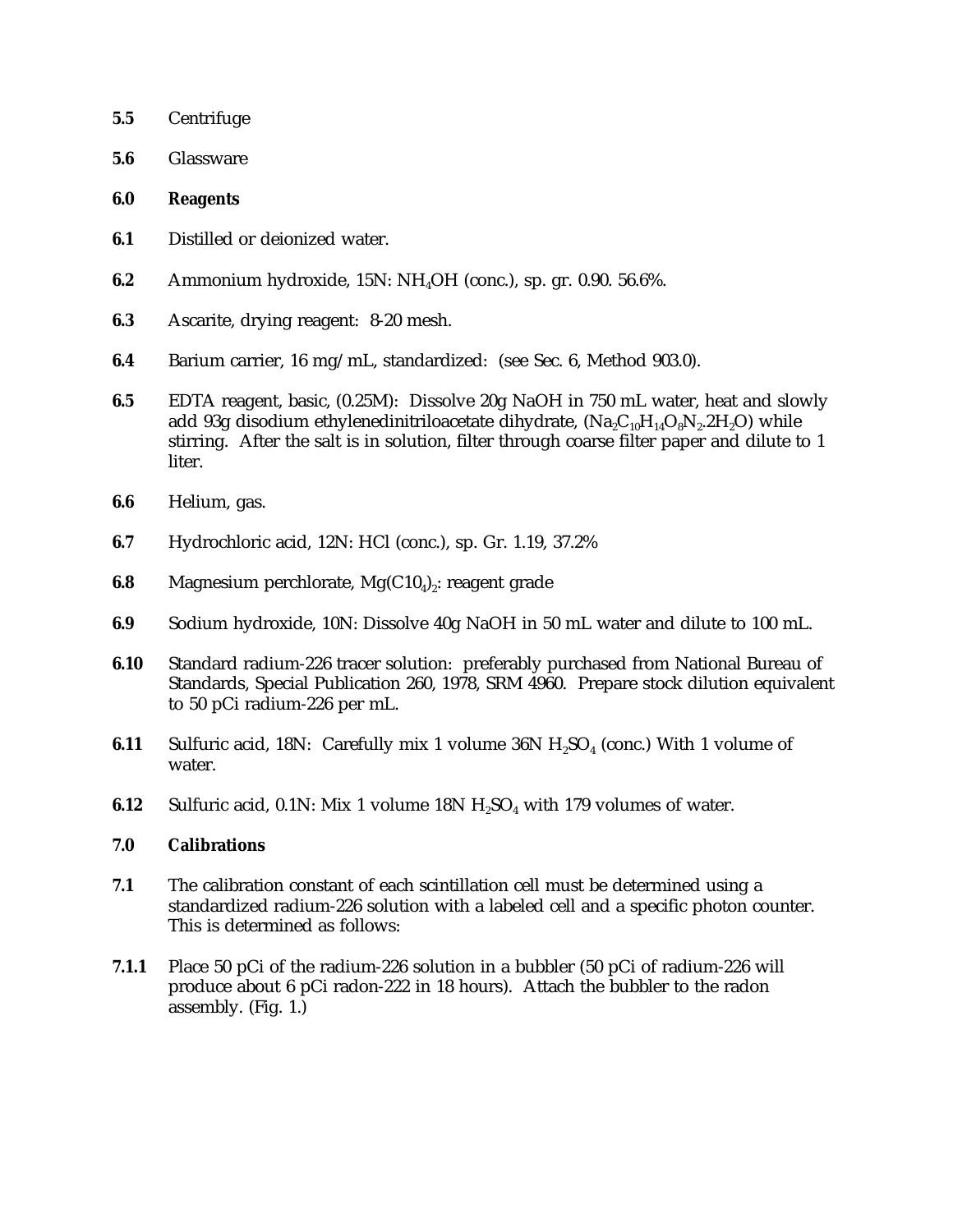

**Figure 2. A typical radon bubbler**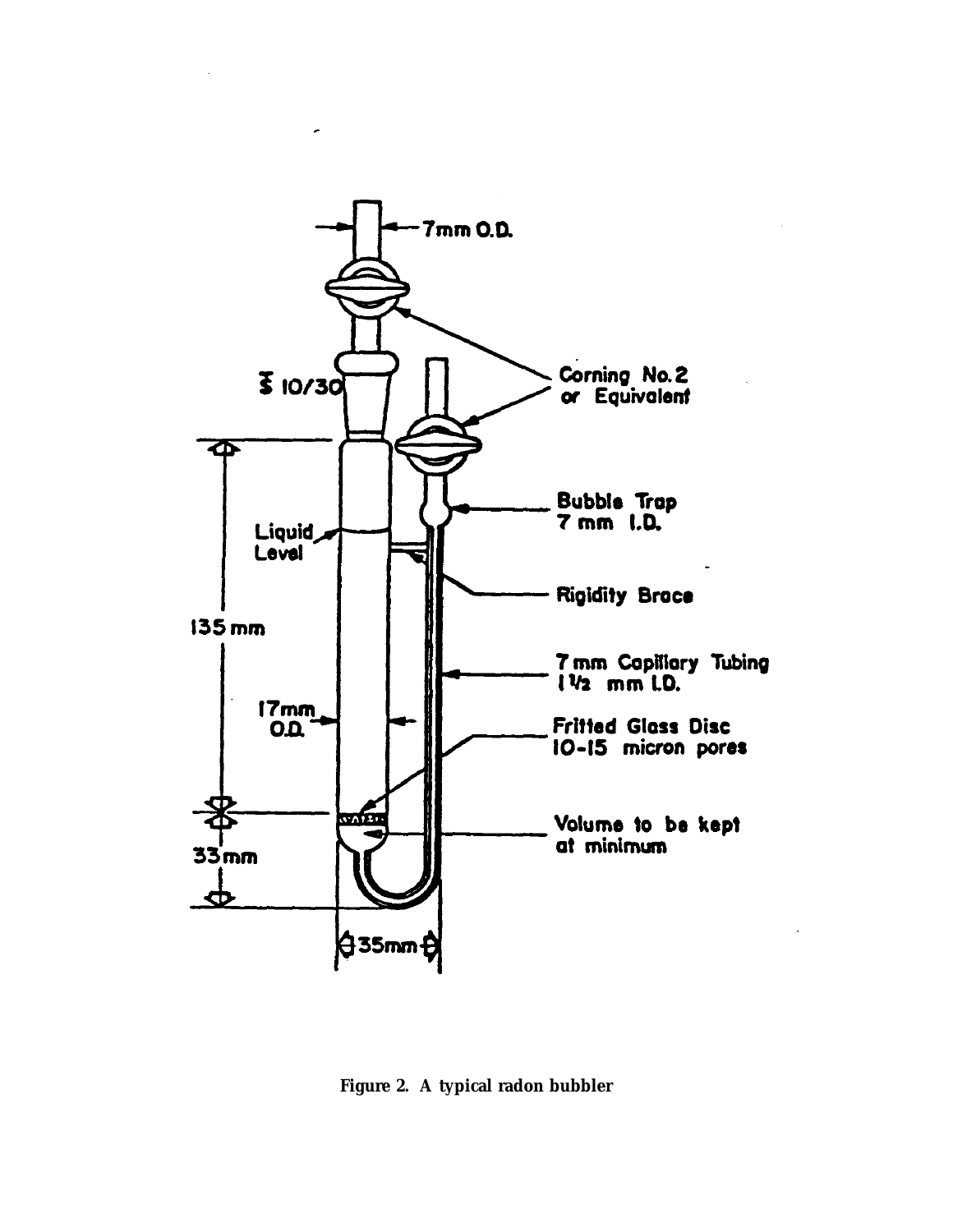

**Figure 3. A typical scintillation cell for radon counting**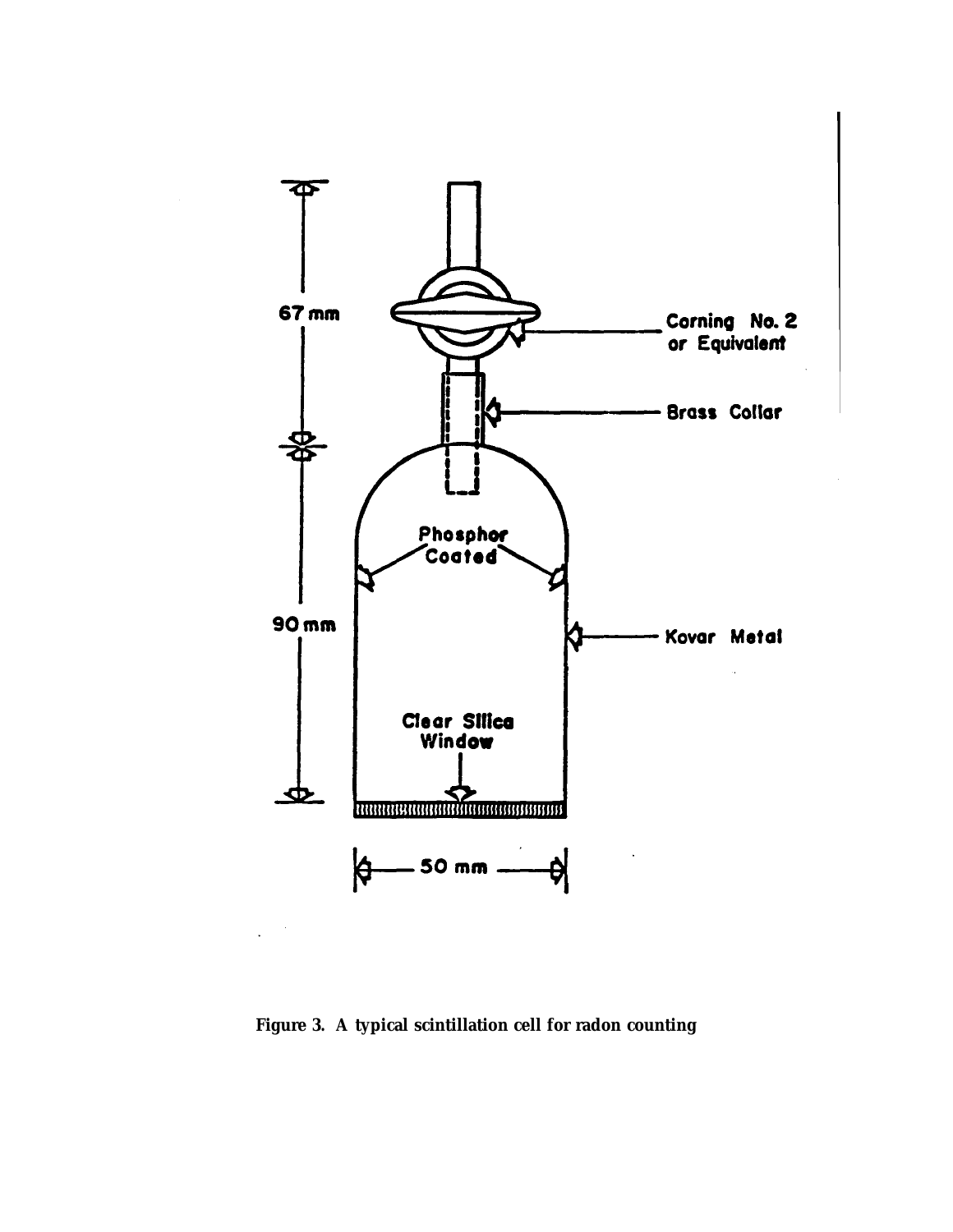- **7.1.2** With the scintillation cell disconnected, bubble helium gas through the solution for 20 minutes to remove all radon-222.
- **7.1.3** Close both stopcocks on the bubbler to establish zero time for ingowth of radon-222. (Refer to 9.2) Set aside for approximately 18 hours.
- **7.1.4** Evacuate the scintillation cell and attach to the column and bubbler.
- **7.1.5** Proceed with steps 8.8 8.13, Radon Emanation Technique.
- **7.1.6**. The calibration constant is determined from the radium-226 activity in the bubbler and the ingrowth time of radon-222.
- **7.2.** The calibration constant includes the de-emanation efficiency of the system, the counting efficiency of the cell, and the alpha activity contributed by polonium-2l8 and polonium-214, which will be in equilibrium with radon-222 when the sample is counted 4 hours after the de-emanation. A 100-minute counting time will be sufficient for the standard and will eliminate the need to correct for decay of radon-222, which occurs during counting.
- **7.3** The bubbler used for the radium-226 standardization should not be used for sample analysis. It should be set aside to be retained for future calibrations. Each scintillation cell should be calibrated periodically with the radium-226 standard to ensure instrument quality control.

### **8.0 Procedure**

**8.1** To a 1000-mL drinking water sample, add 20 mL 12N HC1 and 2.0 mL barium carrier and heat to boiling.

**Note:** If there is solid matter in the sample, do not filter before starting analysis. Follow procedure steps through 8.4, then filter solution into a clean centrifuge tube. Add 1 mL  $(NH<sub>d</sub>)$ ,  $SO<sub>d</sub>$  (200 mg/mL) and stir thoroughly. Add glacial (17.4N) acetic acid (CH<sub>3</sub>COOH) until barium sulfate precipitates, then add  $2 \text{ mL excess}$ . Digest in a hot water bath until precipitate settles. Centrifuge and discard supernate. Repeat step 8.4 and continue with radium analysis.

- **8.2** Cautiously and with vigorous stirring, add 20 mL 18N H<sub>2</sub>S0<sub>4</sub>. Digest 5 to 10 minutes and let precipitate settle overnight. Decant and discard supernate,
- **8.3** Slurry the precipitate and transfer to a centrifuge tube with a minimum amount of  $0.1N$  H<sub>2</sub>SO<sub>4</sub>. Centrifuge and discard supernate. Wash twice with  $0.1 N$  H<sub>2</sub>SO . Centrifuge and discard washes.
- **8.4** Add 20 mL basic EDTA reagent, heat in a water bath and stir well. Add a few drops 10N NaOH if the precipitate does not readily dissolve.
- **8.5** Transfer the solution to a radon bubbler (Fig. 2). Open both the upper and lower stopcocks and de-emanate the solution by **slowly** passing helium gas through the bubbler for about 20 minutes.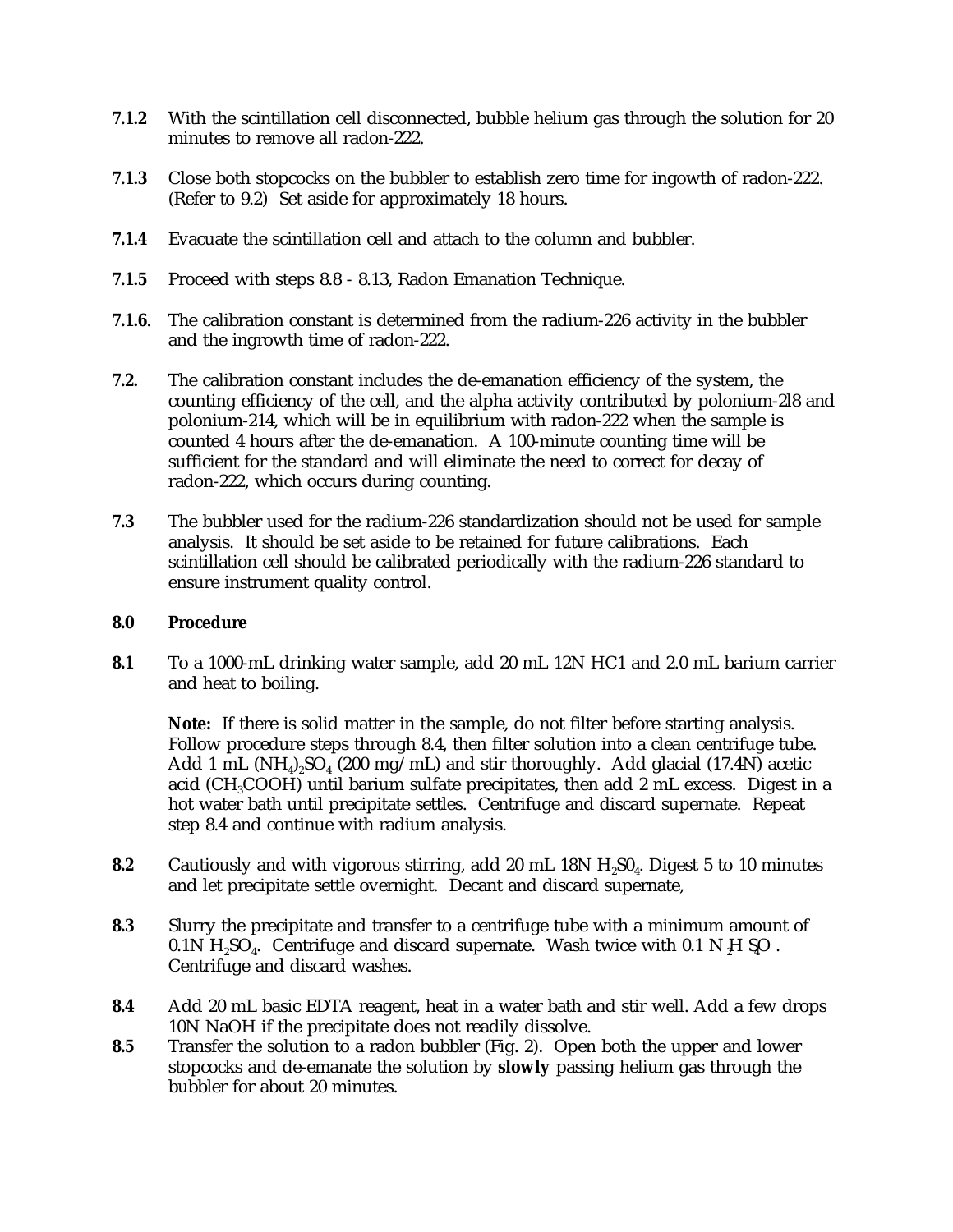**Note:** the volume of these bubblers is usually greater than 20 mL allowing for at least a 1 cm air space between the bubbler and the stopper. In those instances where the solution volume exceeds the capacity of the bubbler, it will be necessary to continue the boiling in the water bath until the volume is reduced.

- **8.6** Close the two stopcocks, and record time. Store the solution for 4 to 8 days for ingrowth of radon-222 (Fig. 4).
- **8.7** At the end of the storage period, fill the upper half of an absorption tube with magnesium perchlorate and the lower half with ascarite.

**Note:** For minimizing corrections that would be required in subsequent calculations, the voids above the bubbler must be kept very small. Capillary tubing should be used whenever possible, and the drying tube volume with the ascarite and magnesium perchlorate must be kept to a minimum. A typical system consists of a drying tube 10 cm x 1.0 cm (I.D.), with each of the drying agents occupying 4 cm and being separated by small glass wool plugs. The column can be reused several times before the chemicals need to be replaced.

- **8.8** Attach the tube to the radon bubbler and then attach the evacuated scintillation cell (Fig. 3) to the tube. Open the stopcock on the cell and check the assembly for leaks. Gradually open the outlet stopcock on the bubbler, and when the stopcock is fully open and no further significant bubbling takes place, close the stopcock.
- **8.9** Adjust the helium gas pressure so that the gas flows at slightly above atmospheric pressure.
- **8.10** Connect the hose to the bubbler inlet and gradually open the inlet stopcock using the bubbling as a guide. When the stopcock can be fully opened without a significant amount of bubbling, the bubbler is essentially at atmospheric pressure again.
- **8.11** Open the outlet stopcock very slightly and allow bubbling to proceed at a rate, determined by experience, such that 15 to 20 minutes are required to complete de-emanation.
- **8.12** Toward the end of the de-emanation, when the vacuum is no longer effective, gradually increase the helium gas pressure. When the system is at atmospheric pressure, shut off the helium gas, disconnect the tubing from the bubbler inlet and close the inlet and outlet stopcocks of the cell and bubbler, and record time. This is the beginning of radon-222 decay and ingrowth of radon-222 daughters.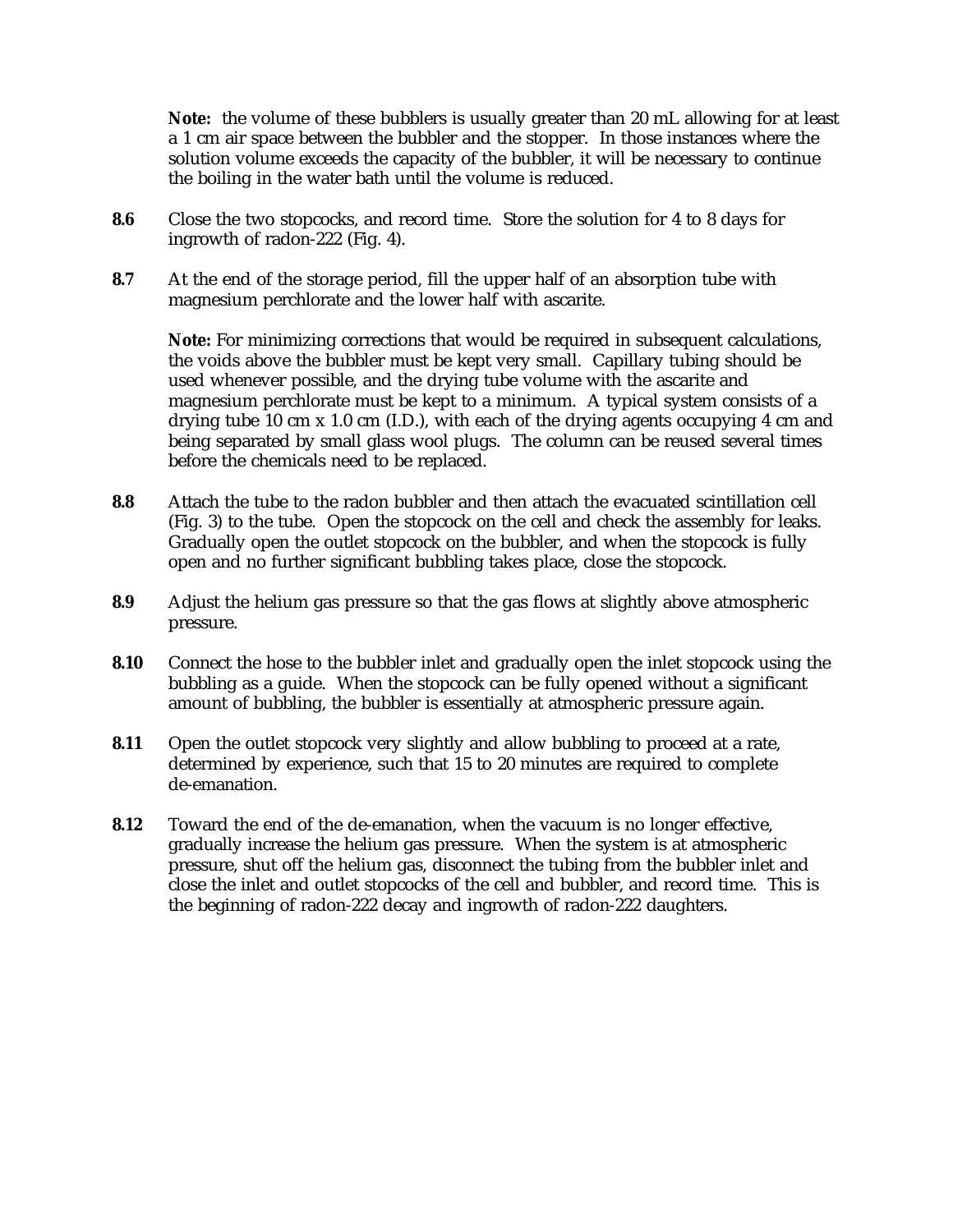

ц.

Figure 4. The growth of radon-222 from radium-226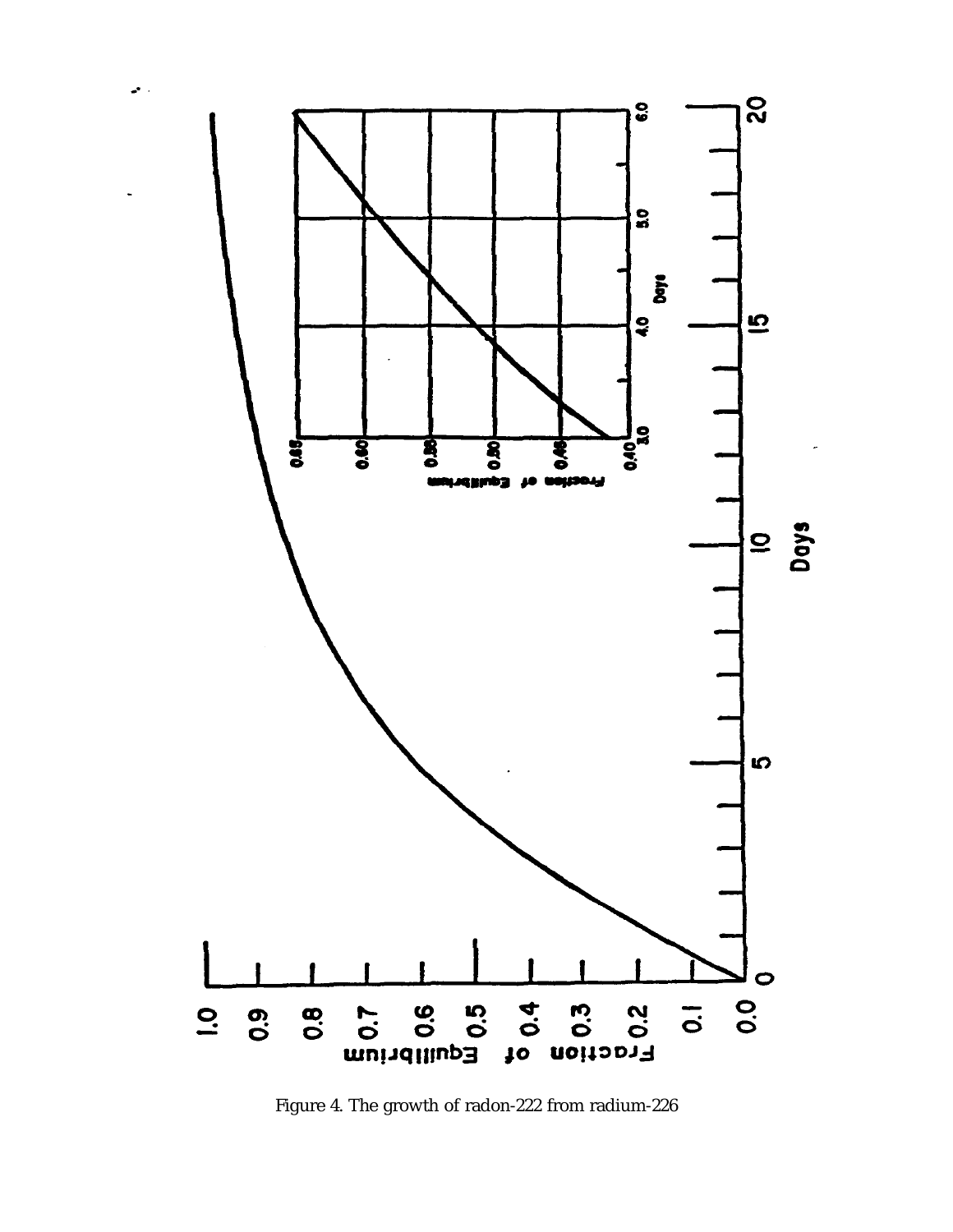**8.13** Store the scintillation cell for at least 4 hours to ensure equilibrium between radon and radon daughters. Count the alpha scintillations from the cell in a radon counter with a light-tight enclosure that protects the photomultiplier tube. Record the counting time to correct for the decay of radon-222.

**Note:** After each analysis, flush the cell three times by evacuation and filling with helium, and store filled with helium at atmospheric pressure. This procedure removes radon from the cell and prevents the build-up of radon daughter products. Before each analysis, the scintillation cell should be evacuated, filled with helium and counted to ascertain the cell background.

#### **9.0 Calculations**

**9.1** Calculate the radium-226 concentration, D, in picocuries per liter as follows:

$$
D = \frac{C}{2.22 \text{ } EV} \times \frac{1}{1 - e^{-\lambda t_1}} \times \frac{1}{e^{-\lambda t_2}} \times \frac{t_3}{1 - e^{-\lambda t_3}}
$$

where:

- $C =$  net count rate cpm
- $E =$  calibration constant for the de-emanation system and the scintillation cell in counts per minute/disintegrations per minute of radon-222, (see 9.2),
- $V =$  liters of sample used
- $t_1 =$  the elapsed time in days between the first and second de-emanations (steps 8.6 and 8.12) and  $\lambda$  is the decay constant of radon -222 (0.181 d)
- $t<sub>2</sub>$  = the time interval in hours between the second de-emanation and counting and  $\lambda$  is the decay constant of radon-222 (0.00755 hr $^1$ )
- t<sub>3</sub> = the counting time in minutes and  $\lambda$  is the decay constant of radon-222 (1.26 x  $10^{-4}$  min<sup>-1</sup>)
- 2.22 = conversion factor from dpm/pCi.
- **9.2** The calibration constant, E, is determined by the following equation:

$$
E = \frac{C}{A (1 - e^{-\lambda t_1}) (e^{-\lambda t_2})}
$$

where:

 $C = net count rate$ , cpm

 $A =$  activity of radium-226 in the bubbler (dpm)

 $t<sub>l</sub>$  = ingrowth time of radon-222 in hours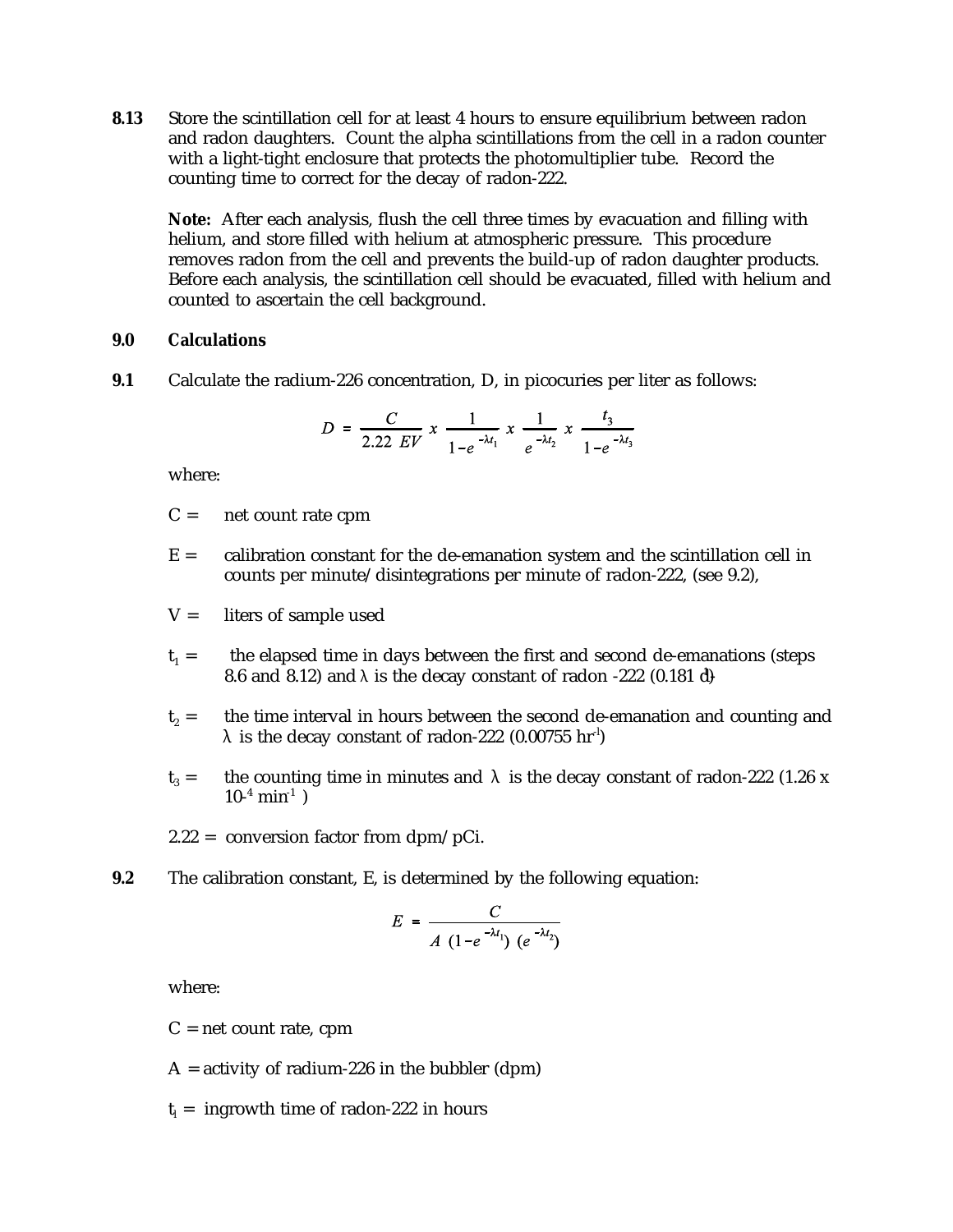- $t<sub>2</sub> = decay time of radon-222 in hours occurring between de-emanation and counting$
- $\lambda$  = decay constant of radon-222, (0.00755 hour<sup>-1</sup>).

# **10.0 Precision and Accuracy**

A number of laboratories which participate in the EPA, EMSL-Las Vegas intercomparison program for radium-226 in water used this method in their analyses of water samples received in that program for the period 4/78 through 12/78. Five intercomparison studies for radium-226 in water were conducted during that period. Two of the five studies were "Performance Studies" in which the sample contained other radionuclides. In the other three studies the samples contained only radium-226, radium-228 and their decay products. The radium-226 concentrations in the test samples for the five studies ranged from 3.7 to 9.2  $pCi/L$ , all low level, which should relate well to drinking water supplies. Data from those five studies were used for this precision and accuracy evaluation of the method.

- **10.1** The number of laboratories that participated in the five studies (labs that were called and indicated that they used this method) ranged from 12 to 17 laboratories per study. The results from one laboratory in one study was rejected as an "outlier" as determined by the T test (ASTM Standards, Part 31, page 15, 1978). All laboratories reported triplicate analyses for each study (one test sample per study). The total number of analyses for the five studies was 207 of which 174 were acceptable results (within 3 sigma of the known value, 1 sigma being 15% of the known value). This calculates to be 84% acceptability of results as determined by this method.
- **10.2** A statistical evaluation of the data, from the five studies was made according to the methods of Youden<sup> $(4)$ </sup> and Steiner<sup> $(5)$ </sup>. The coefficient of variation for within-laboratory error ranged from 6.4% to 19% with an average of 10.2% for the five studies. The coefficient of variation for systematic error between laboratories ranged from 14% to 18% with an average of 16.2% for the five studies. The coefficient of variation for the total error between laboratories based on a single analysis ranged from 16% to 26% with

an average of 19.4% for the five studies. A comparison of the grand average values with the known values in a test for systematic error in a method gave a value for one of the studies higher than the critical value, indicating a bias (low) for the method. However, values for the other four studies were well below the critical values, indicating no bias for the method.

# **Bibliography**

- 1. Blanchard, R.L. Uranium Decay Series Disequilibrium in Age Determination of Marine Calcium Carbonates. Doctoral Thesis, Washington University, Stl Louis, MO (June 1963)
- 2. Ferri, E., P.J. Magno, and L.R. Setter, Radionuclide Analysis of Large Numbers of Food and Water Samples. U.S. Department of Health, Education, and Welfare, Public Health Service Publication No. 999-RH-17 (1965).
- 3. Rushing, D. E, The Analysis of Effluents and Environmental Samples from Uranium